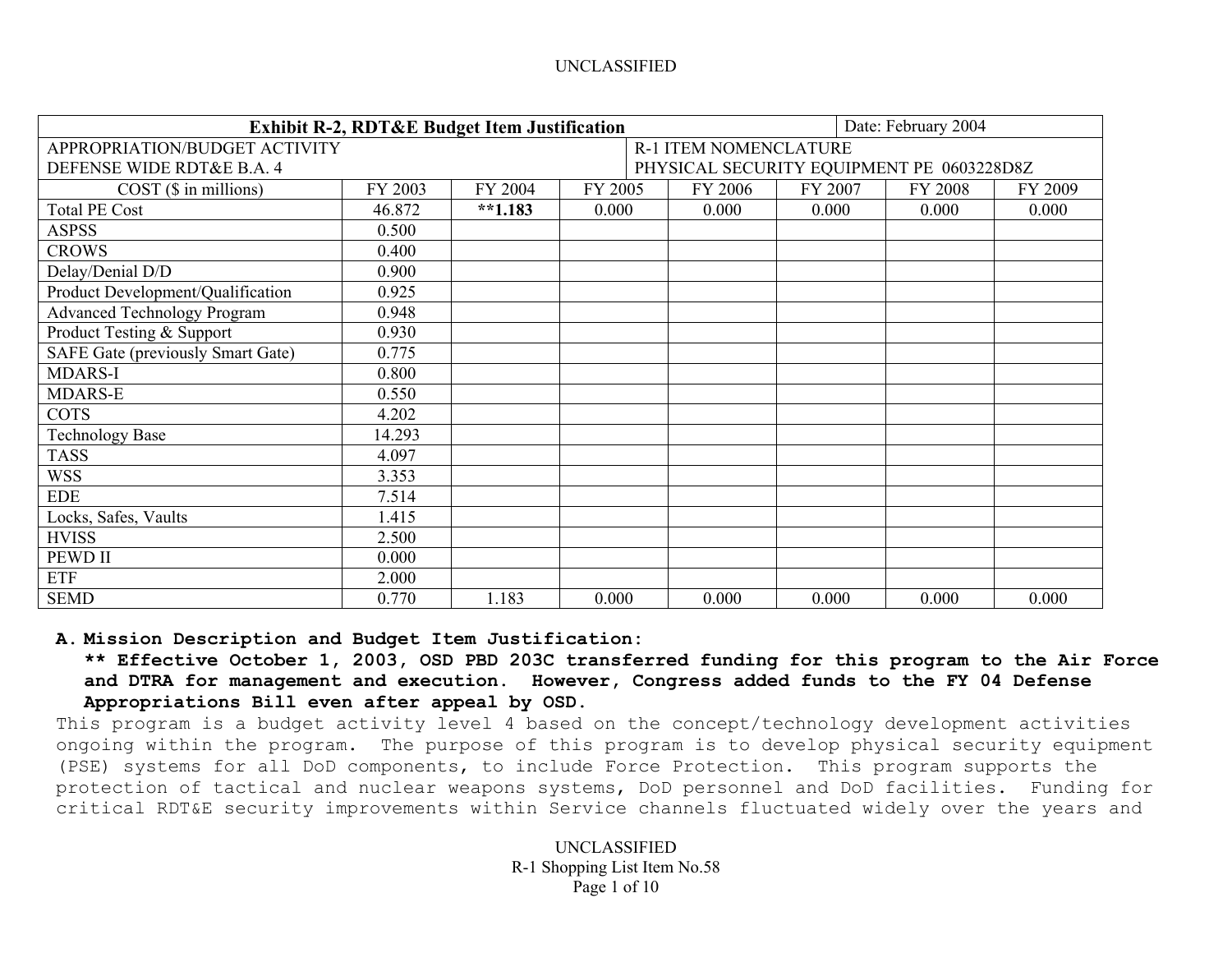prompted the FY 1989 Congressionally directed consolidation of the Services and former Defense Special Weapons Agency (DSWA) / Defense Threat Reduction Agency (DTRA) PSE RDT&E funds into this single OSD controlled program element. The funds are used to provide PSE RDT&E for individual Service and Joint PSE requirements. The PSE program is organized so that an ongoing DoDcoordinated Joint Action Group, consisting of Army, Navy, Air Force, and Defense Threat Reduction Agency (DTRA) representatives monitors, directs and prioritizes potential and existing PSE programs. With few exceptions, each Service sponsors RDT&E efforts for technologies and programs that have multi-service application. The funds are also used to evaluate applied research of Physical Security Equipment. This program element supports the Army's advanced engineering development of Interior and Exterior Detection, Security Lighting, Security Barriers and Security Display Units. In a like manner, the program element also supports the Air Force's PSE RDT&E effort in the areas of Exterior Detection/Surveillance, Entry Control, Delay/Denial, Tactical Systems and Airborne Intrusion. Finally, the program supports Navy RDT&E efforts in the areas of Waterside Security, Explosive Detection, and improved technology for Locks, Safes and Vaults. Beginning with FY 1997, this PE includes funding for Force Protection Commercial-Off-The-Shelf (FP COTS) evaluation and testing, which has received focus since the 1996 Khobar Towers terrorist bombing incident. The FP COTS testing applies to all available technologies, which are considered effective for DoD use.

#### (U) FY 2003 Accomplishments

Effective October 1, 2003, funding for this program transfers to the Air Force. Please refer to PE 0603287F for FY 2003 accomplishments.

## **B. Program Change Summary:**

|                                    | FY     |         | FY    |
|------------------------------------|--------|---------|-------|
|                                    | 2003   | 2004    | 2005  |
| Previous President's Budget        | 47.519 | 0.000   | 0.000 |
| Current FY 2005 President's Budget | 46.872 | 1 1 8 3 | 0.000 |
| <b>Total Adjustments</b>           |        |         |       |
| Congressional program reductions   | $-647$ |         |       |
| Congressional rescissions          |        |         |       |
| Congressional increases            |        | 1.183   |       |
|                                    |        |         |       |

UNCLASSIFIED R-1 Shopping List Item No.58 Page 2 of 10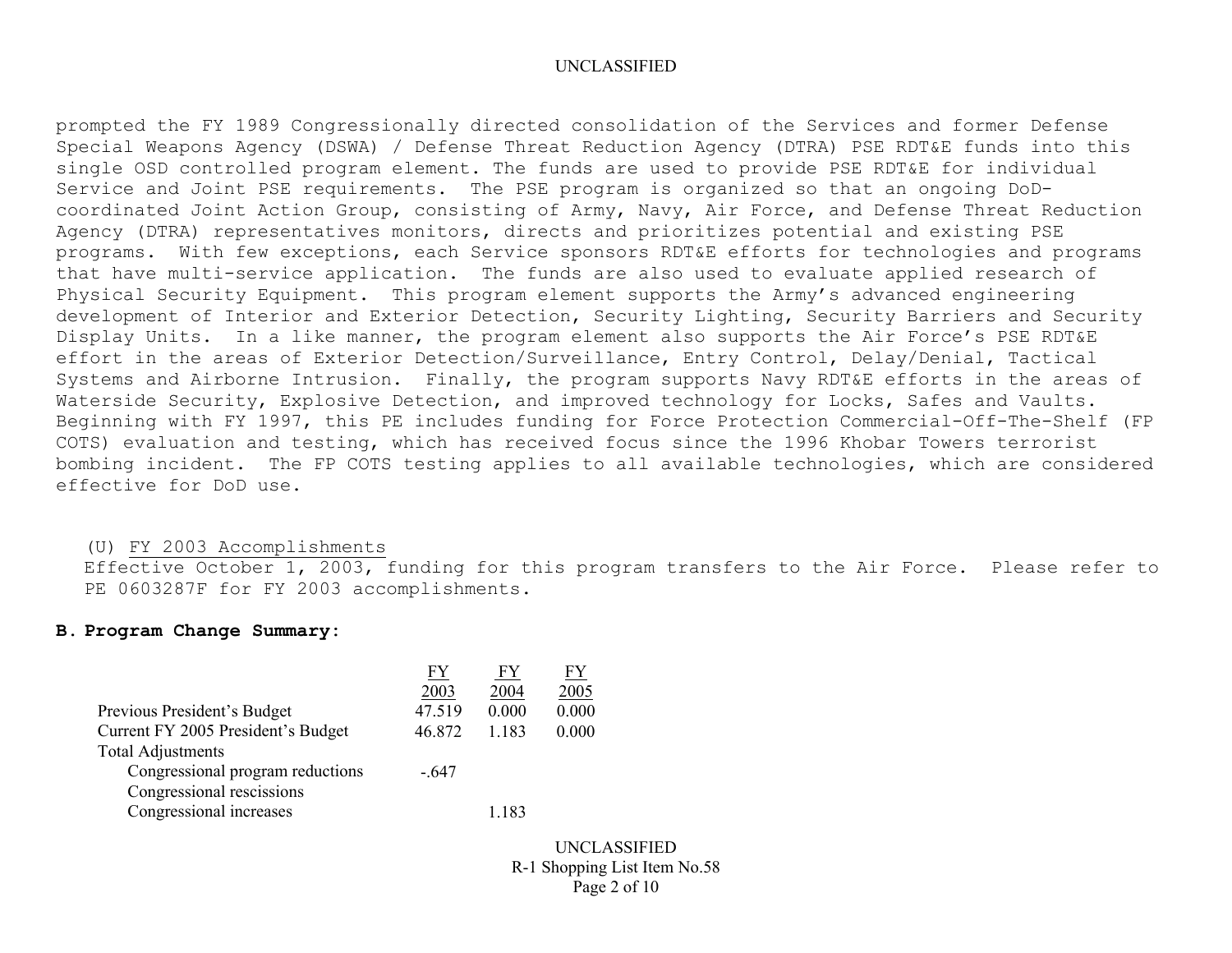Reprogrammings SBIR/STTR Transfer

# **C. Other Program Funding Summary:**

Not Applicable

# **D. Acquisition Strategy:**

Not Applicable

UNCLASSIFIED R-1 Shopping List Item No.58 Page 3 of 10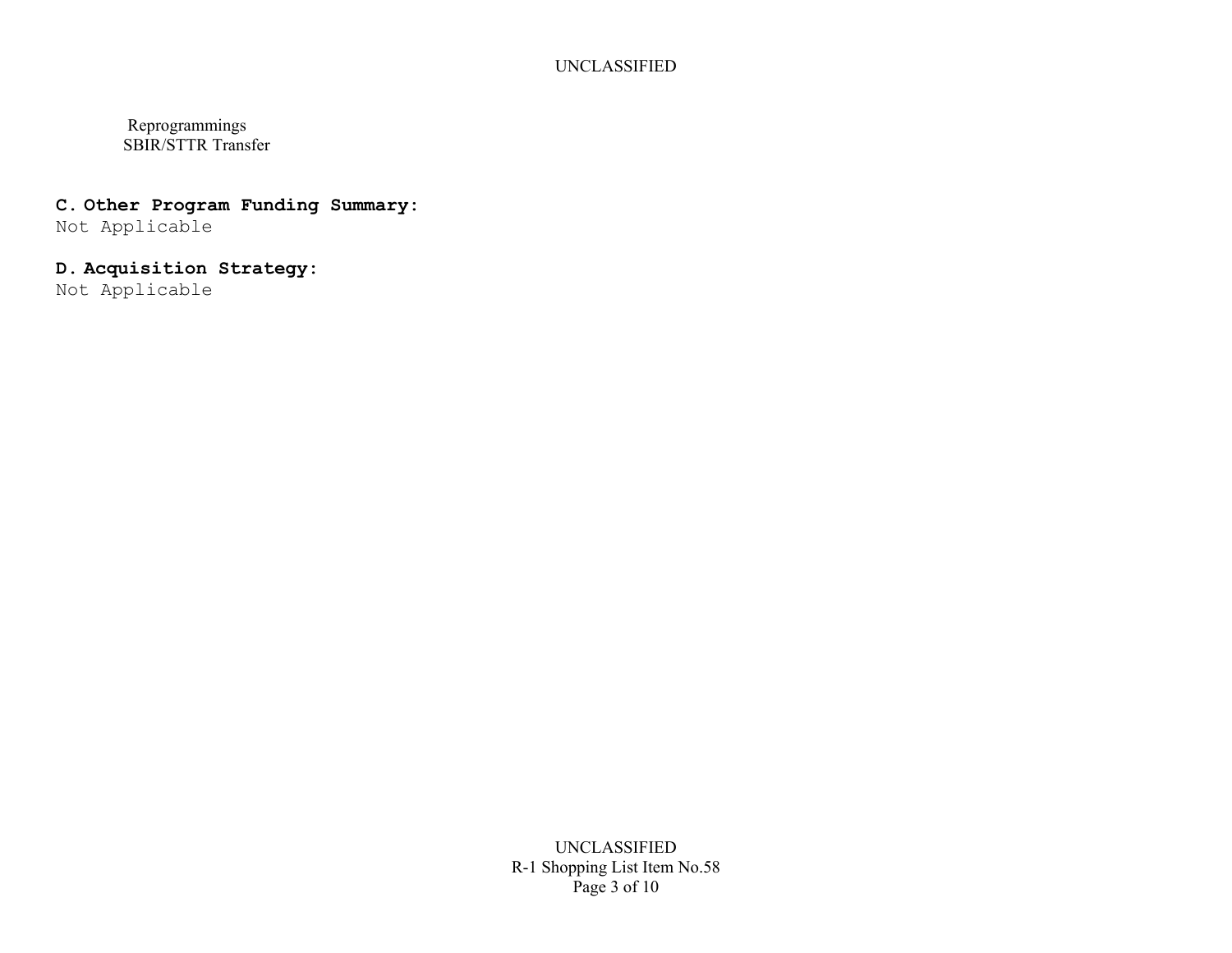|                                                                                                         | Date: February 2004<br><b>Exhibit R-2a, RDT&amp;E Budget Item Justification</b> |               |       |                  |       |       |       |       |  |  |  |  |  |  |  |
|---------------------------------------------------------------------------------------------------------|---------------------------------------------------------------------------------|---------------|-------|------------------|-------|-------|-------|-------|--|--|--|--|--|--|--|
| APPROPRIATION/BUDGET ACTIVITY<br><b>R-1 ITEM NOMENCLATURE</b>                                           |                                                                                 |               |       |                  |       |       |       |       |  |  |  |  |  |  |  |
| RESEARCH, DEVELOPMENT, TEST, & EVALUATION, DEFENSE-WIDE,                                                | PHYSICAL SECURITY                                                               | PE 0603228D8Z |       |                  |       |       |       |       |  |  |  |  |  |  |  |
| BUDGET ACTIVITY 4                                                                                       |                                                                                 |               |       | <b>EOUIPMENT</b> |       |       |       |       |  |  |  |  |  |  |  |
| FY 2009<br>FY 2004<br>FY 2003<br>FY 2005<br>FY 2006<br>FY 2007<br><b>FY 2008</b><br>COST(S in millions) |                                                                                 |               |       |                  |       |       |       |       |  |  |  |  |  |  |  |
| <b>SEMD</b>                                                                                             | 0.770                                                                           | .183          | 0.000 |                  | 0.000 | 0.000 | 0.000 | 0.000 |  |  |  |  |  |  |  |

## **A. Mission Description and Budget Item Justification:**

The purpose of the Security Enhancement through Mobile Devices (SEMD) project is to enhance the ability of the Naval Criminal Investigative Service (NCIS) and security personnel at U.S. Navy facilities to perform their primary mission of protecting U.S. Navy personnel, installations and other assets. This will be done through the utilization of mobile devices to automate the process of authentication of identification cards and documents presented by individuals seeking entry into U.S. Navy facilities. SEMD will also automate checking federal, state and local Law Enforcement databases for "Be On the Look Out" (BOLO) information and generate Suspicious Incident Reports. SEMD will provide for the secure access, reporting and dissemination of information.

### **B. Accomplishments/Planned Program**

|                                                   | 2003<br>ГV | 2004<br>гv. | 2005 |
|---------------------------------------------------|------------|-------------|------|
| ' Effort/Subtotal Cost<br>Accomplishment/         | .770       |             |      |
| RDT&E<br>Articles Quantity *<br>(as applicable) * |            |             |      |

- Survey of commercially available mobile devices suitable for NCIS agents and security guards (Personal Data Assistants – PDAs) magnetic strip readers, barcode readers (1-D and 2-D), wireless communications devices.
- Test and evaluate of selected commercial mobile devices to determine suitability.
- Survey of wireless data service coverage at two U.S. Navy installations in the Pacific Northwest Region.
- Requirements analysis for mobile NCIS agents.
- Requirements analysis for base security guards.
- Requirements analysis for access to NCIS, FBI and Washington State databases (in progress, Task continues in FY 2004).

UNCLASSIFIED R-1 Shopping List Item No.58 Page 4 of 10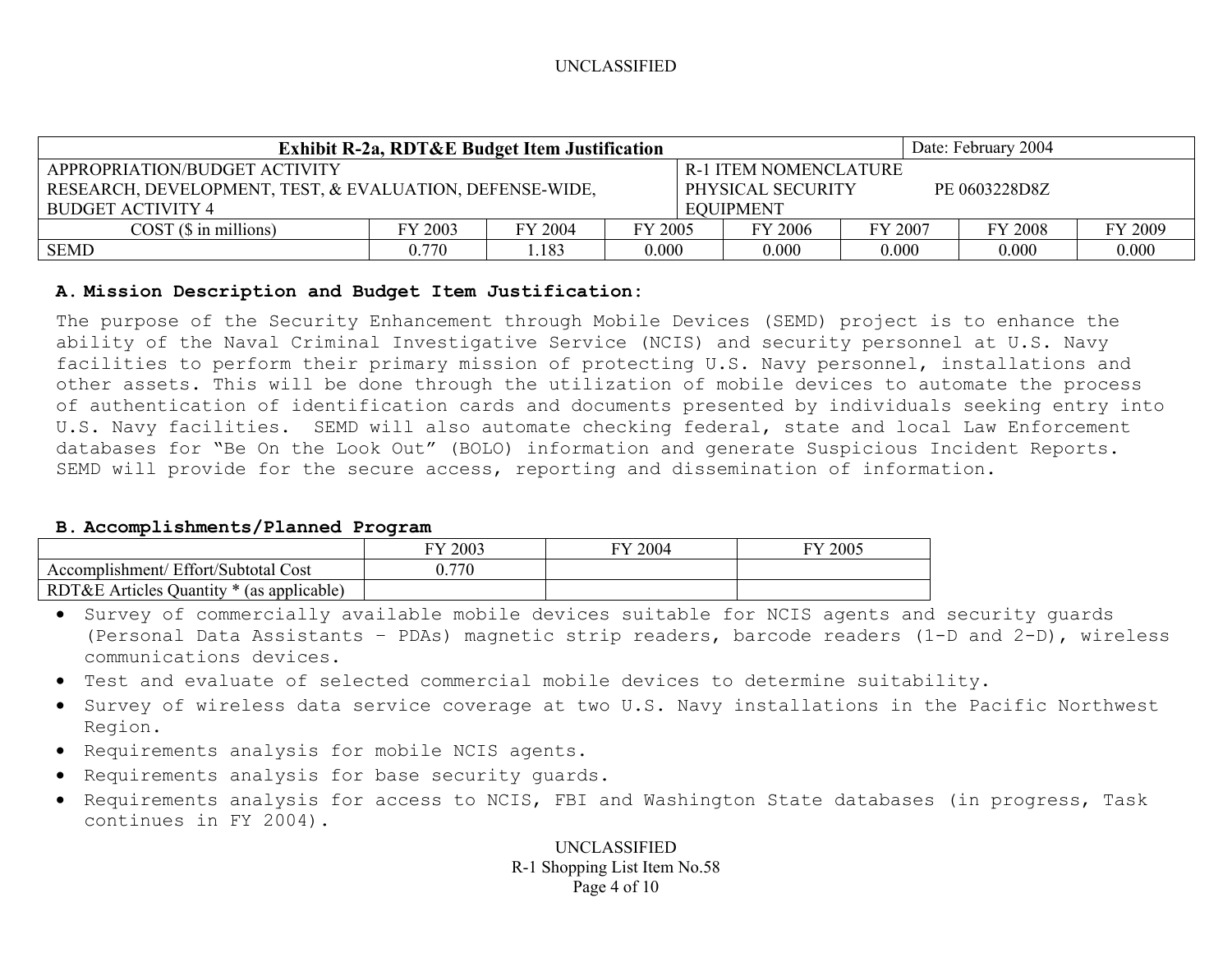|                                                          | 2003<br><b>TV</b> | FY 2004 | 2005<br>EV |
|----------------------------------------------------------|-------------------|---------|------------|
| ' Effort/Subtotal Cost<br>Accomplishment/                |                   | 1.183   | 0.000      |
| RDT&E A<br>J Quantity *<br>s (as applicable)<br>Articles |                   |         |            |

- Develop, integrate and test a prototype Gate Guard version of SEMD.
- Develop, integrate and test a prototype mobile NCIS agent version of SEMD.
- Integrate SEMD with the NCIS, WACIC and CLEOC law enforcement databases.

## **C. Other Program Funding Summary**

Not Applicable

## **D. Acquisition Strategy:**

Transition to Program of record in FY 2006.

## **E. Major Performers:**

Mobilisa Inc., Port Townsend, WA Space and Naval Warfare Systems Center, San Diego, CA

> UNCLASSIFIED R-1 Shopping List Item No.58 Page 5 of 10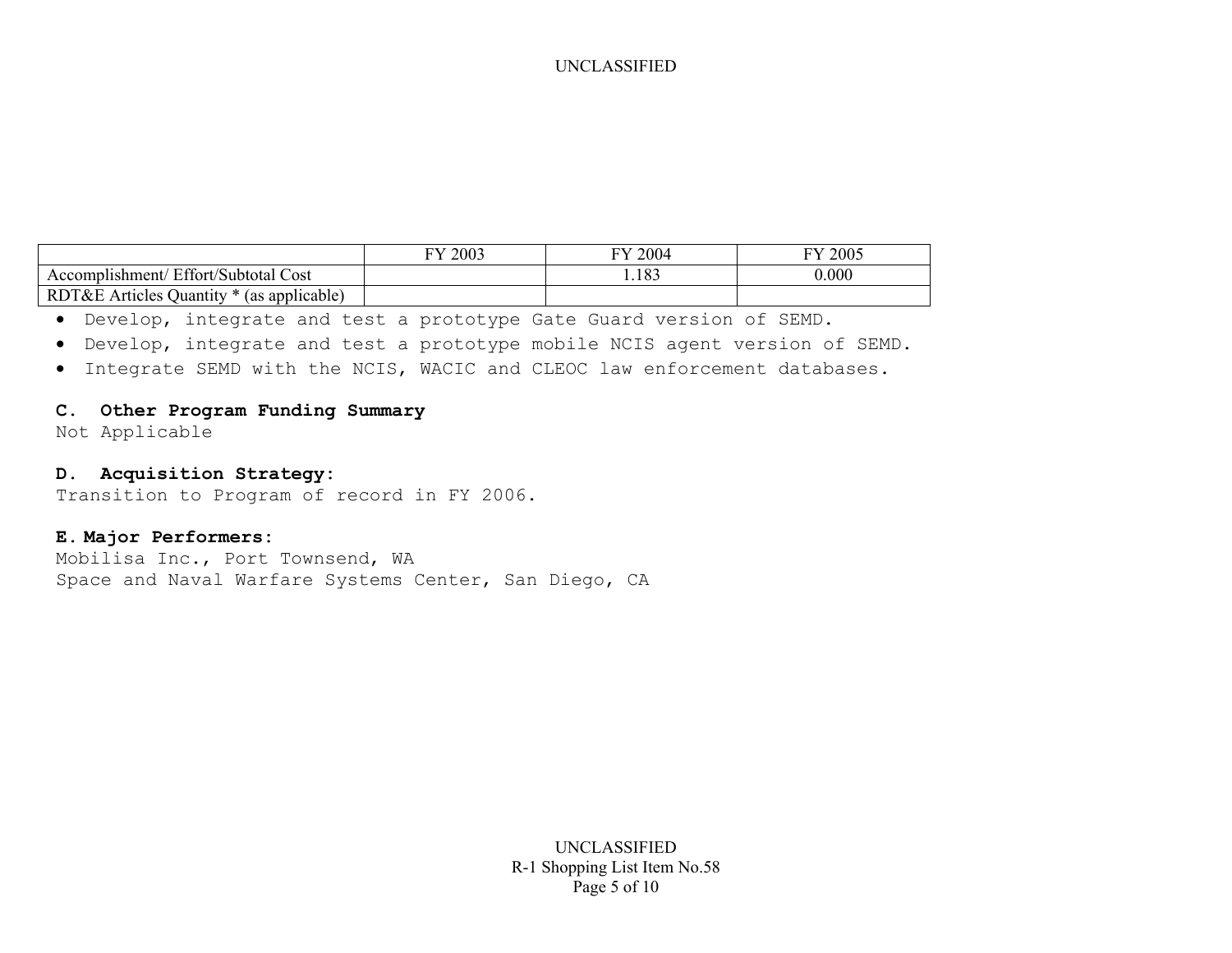| Exhibit R-3 Cost Analysis (page 1)                                        | Date:                        | February 2004                        |                 |                |                       |              |                       |              |                       |                     |               |                                |
|---------------------------------------------------------------------------|------------------------------|--------------------------------------|-----------------|----------------|-----------------------|--------------|-----------------------|--------------|-----------------------|---------------------|---------------|--------------------------------|
| DEFENSE-WIDE                                                              |                              |                                      | Program Element |                |                       |              | <b>SEMD</b>           |              |                       |                     |               |                                |
| <b>BUDGET ACTIVITY 4</b>                                                  |                              |                                      | PE 0603228D8Z   |                |                       |              |                       |              |                       |                     |               |                                |
| <b>Cost Categories</b><br>(Tailor to WBS, or System/Item<br>Requirements) | Contract<br>Method &<br>Type | Performing<br>Activity &<br>Location | 2003<br>Cost    | 2004<br>Cost   | 2004<br>Award<br>Date | 2005<br>Cost | 2005<br>Award<br>Date | 2006<br>Cost | 2006<br>Award<br>Date | Cost To<br>Complete | Total<br>Cost | Target<br>Value of<br>Contract |
| Primary Hardware Development                                              |                              |                                      |                 |                |                       |              |                       |              |                       |                     |               |                                |
| Ancilliary Hardware Development                                           |                              |                                      |                 |                |                       |              |                       |              |                       |                     |               |                                |
| <b>Systems Engineering</b>                                                |                              |                                      |                 | 0.100          |                       |              |                       |              |                       |                     |               |                                |
| Licenses                                                                  |                              |                                      |                 |                |                       |              |                       |              |                       |                     |               |                                |
| Tooling                                                                   |                              |                                      |                 |                |                       |              |                       |              |                       |                     |               |                                |
| <b>GFE</b>                                                                |                              |                                      |                 |                |                       |              |                       |              |                       |                     |               |                                |
| <b>Award Fees</b>                                                         |                              |                                      |                 |                |                       |              |                       |              |                       |                     |               |                                |
| Subtotal Product Development                                              |                              |                                      |                 | 0.100          |                       |              |                       |              |                       |                     |               |                                |
|                                                                           |                              |                                      |                 |                |                       |              |                       |              |                       |                     |               |                                |
| Development Support                                                       |                              |                                      | 0.500           |                |                       |              |                       |              |                       |                     |               |                                |
| Software Development                                                      |                              |                                      |                 | 0.680          |                       |              |                       |              |                       |                     |               |                                |
| <b>Training Development</b>                                               |                              |                                      |                 |                |                       |              |                       |              |                       |                     |               |                                |
| <b>Integrated Logistics Support</b>                                       |                              |                                      |                 |                |                       |              |                       |              |                       |                     |               |                                |
| <b>Configuration Management</b><br><b>Technical Data</b>                  |                              |                                      |                 | 0.050<br>0.050 |                       |              |                       |              |                       |                     |               |                                |
| <b>GFE</b>                                                                |                              |                                      |                 |                |                       |              |                       |              |                       |                     |               |                                |
| Subtotal Support                                                          |                              |                                      | 0.500           | 0.780          |                       |              |                       |              |                       |                     |               |                                |
| Remarks:                                                                  |                              |                                      |                 |                |                       |              |                       |              |                       |                     |               |                                |
|                                                                           |                              |                                      |                 |                |                       |              |                       |              |                       |                     |               |                                |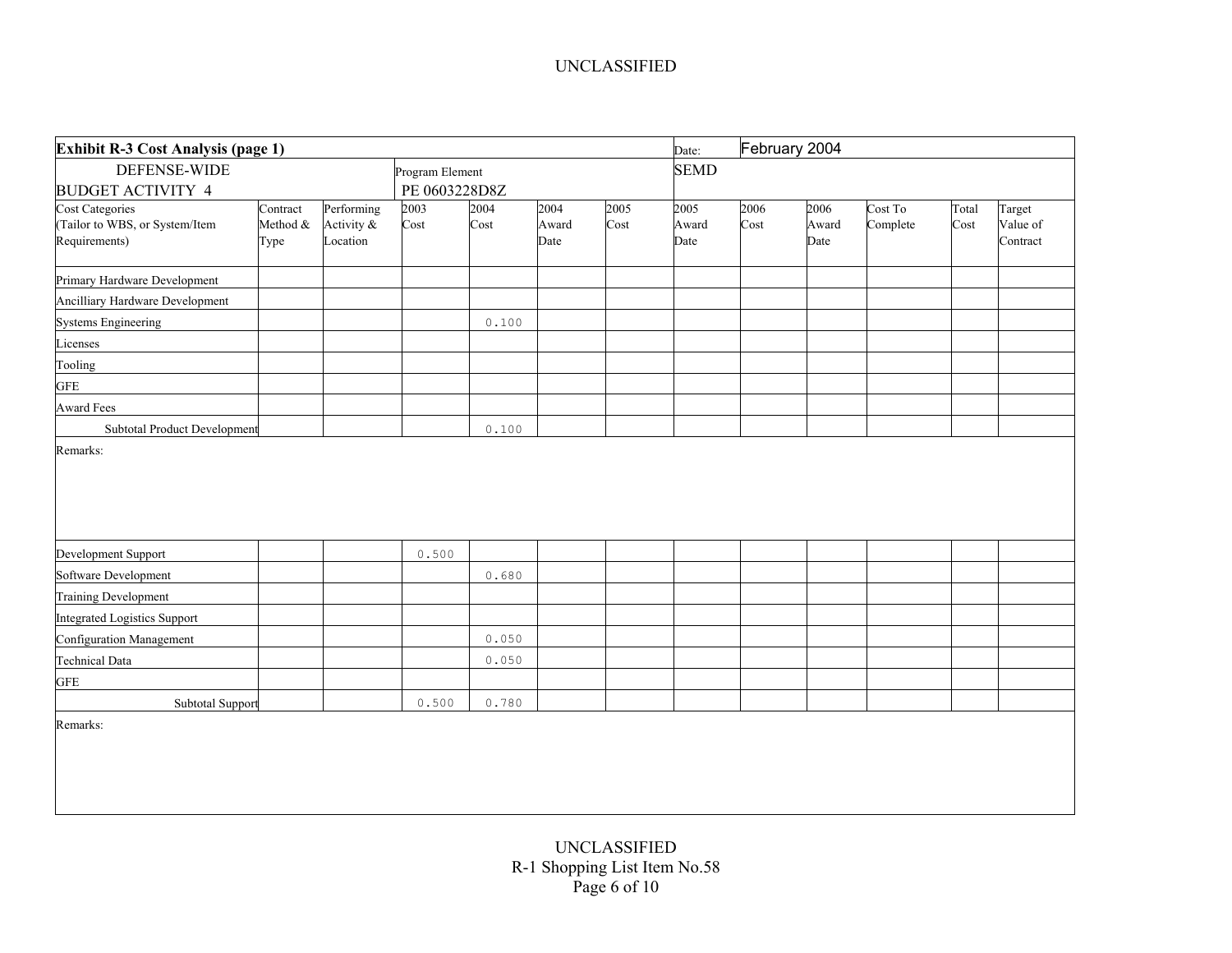| Exhibit R-3 Cost Analysis (page 2) | Date:    | February 2004 |                 |       |       |      |             |      |       |          |       |          |
|------------------------------------|----------|---------------|-----------------|-------|-------|------|-------------|------|-------|----------|-------|----------|
| <b>DEFENSE-WIDE</b>                |          |               | Program Element |       |       |      | <b>SEMD</b> |      |       |          |       |          |
| <b>BUDGET ACTIVITY 4</b>           |          |               | PE 0603228D8Z   |       |       |      |             |      |       |          |       |          |
| Cost Categories                    | Contract | Performing    | 2003            | 2004  | 2004  | 2005 | 2005        | 2006 | 2006  | Cost To  | Total | Target   |
| (Tailor to WBS, or System/Item     | Method & | Activity &    | Cost            | Cost  | Award | Cost | Award       | Cost | Award | Complete | Cost  | Value of |
| Requirements)                      | Type     | Location      |                 |       | Date  |      | Date        |      | Date  |          |       | Contract |
| DT                                 |          |               |                 | 0.150 |       |      |             |      |       |          |       |          |
| <b>IOT&amp;E</b>                   |          |               |                 |       |       |      |             |      |       |          |       |          |
|                                    |          |               |                 |       |       |      |             |      |       |          |       |          |
|                                    |          |               |                 |       |       |      |             |      |       |          |       |          |
|                                    |          |               |                 |       |       |      |             |      |       |          |       |          |
|                                    |          |               |                 |       |       |      |             |      |       |          |       |          |
|                                    |          |               |                 |       |       |      |             |      |       |          |       |          |
| Subtotal T&E                       |          |               |                 | 0.150 |       |      |             |      |       |          |       |          |
|                                    |          |               |                 |       |       |      |             |      |       |          |       |          |
| Contractor Engineering Support     |          |               |                 |       |       |      |             |      |       |          |       |          |
| Government Engineering Support     |          |               | 0.270           | 0.075 |       |      |             |      |       |          |       |          |
| Program Management Support         |          |               |                 | 0.075 |       |      |             |      |       |          |       |          |
| Program Management Personnel       |          |               |                 |       |       |      |             |      |       |          |       |          |
| Travel                             |          |               |                 |       |       |      |             |      |       |          |       |          |
| Labor (Research Personnel)         |          |               |                 |       |       |      |             |      |       |          |       |          |
| Miscellaneous                      |          |               |                 |       |       |      |             |      |       |          |       |          |
| Subtotal Management                |          |               | 0.270           | 0.150 |       |      |             |      |       |          |       |          |
| Remarks:                           |          |               |                 |       |       |      |             |      |       |          |       |          |
|                                    |          |               |                 |       |       |      |             |      |       |          |       |          |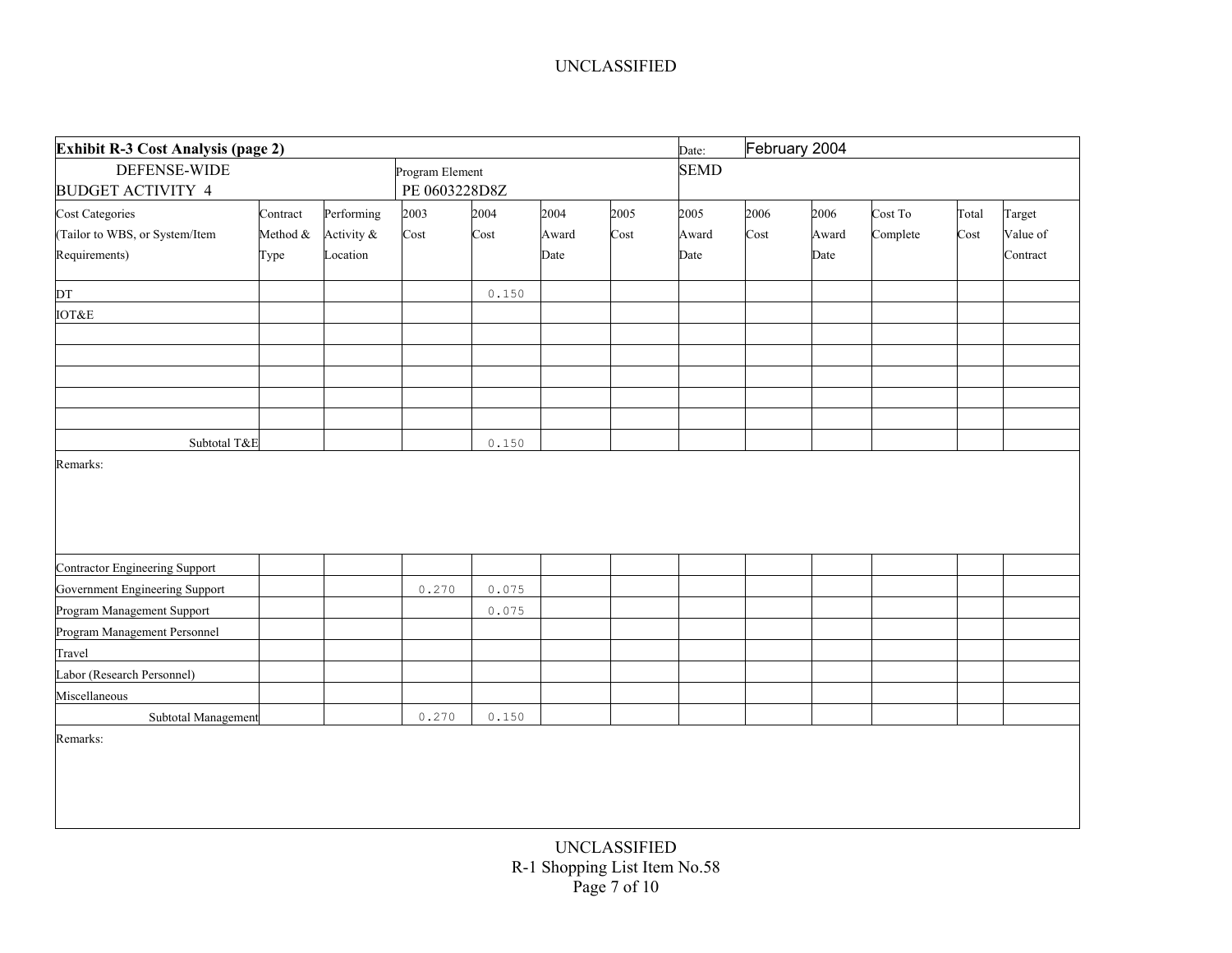| <b>Total Cost</b> |  | 0.770 | 1,180 |  |  |  |  |
|-------------------|--|-------|-------|--|--|--|--|
| Remarks:          |  |       |       |  |  |  |  |
|                   |  |       |       |  |  |  |  |

UNCLASSIFIED R-1 Shopping List Item No.58 Page 8 of 10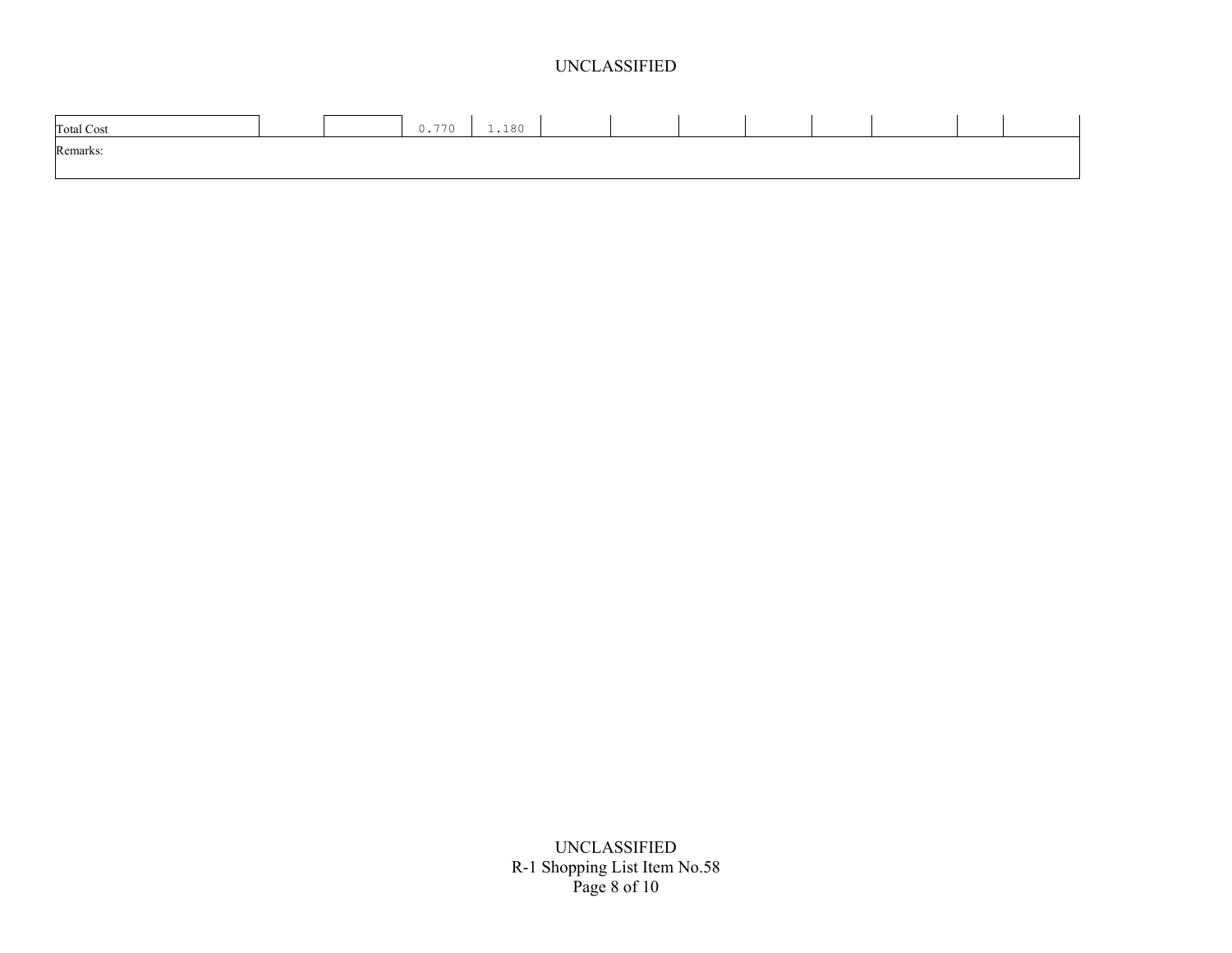| <b>Exhibit R-4, Schedule Profile</b>                                                                                     |  |                |                |                |    |                |                |                |              |   |                |                | Date: February 2004 |                |                         |                |                |                |                |                |                |                |                |                |                |  |                |                |                |                |                |                |
|--------------------------------------------------------------------------------------------------------------------------|--|----------------|----------------|----------------|----|----------------|----------------|----------------|--------------|---|----------------|----------------|---------------------|----------------|-------------------------|----------------|----------------|----------------|----------------|----------------|----------------|----------------|----------------|----------------|----------------|--|----------------|----------------|----------------|----------------|----------------|----------------|
| <b>Appropriation/Budget Activity</b><br>Program Element Number and Name<br>PE 20062003228D8Z Physical Security Equipment |  |                |                |                |    |                |                |                |              |   |                |                |                     |                | Project Number and Name |                |                |                |                |                |                |                |                |                |                |  |                |                |                |                |                |                |
| DEFENSE WIDE RDT&E/B.A. #4                                                                                               |  |                |                |                |    |                |                |                |              |   |                |                |                     |                |                         |                |                |                |                |                |                |                |                |                | <b>SEMD</b>    |  |                |                |                |                |                |                |
| <b>Fiscal Year</b>                                                                                                       |  |                | 2001           |                |    |                | 2002           |                |              |   | 2003           |                |                     |                | 2004                    |                |                | 2005           |                |                | 2006           |                |                | 2007           |                |  |                | 2008           |                | 2009           |                |                |
|                                                                                                                          |  | $\overline{2}$ | $\overline{3}$ | $\overline{4}$ | -1 | $\overline{2}$ | $\overline{3}$ | $\overline{4}$ | $\mathbf{1}$ | 2 | $\overline{3}$ | $\overline{4}$ | $\mathbf{1}$        | $\overline{2}$ | $\overline{3}$          | $\overline{4}$ | $\overline{2}$ | $\overline{3}$ | $\overline{4}$ | $\overline{2}$ | $\mathfrak{Z}$ | $\overline{4}$ | $\overline{2}$ | $\overline{3}$ | $\overline{4}$ |  | $\overline{2}$ | $\mathfrak{Z}$ | $\overline{4}$ | 2 <sup>1</sup> | $\overline{3}$ | $\overline{4}$ |
| Prototypes,                                                                                                              |  |                |                |                |    |                |                |                |              |   |                |                |                     |                |                         |                |                |                |                |                |                |                |                |                |                |  |                |                |                |                |                |                |
| Gate Guard                                                                                                               |  |                |                |                |    |                |                |                |              |   |                |                |                     |                |                         |                |                |                |                |                |                |                |                |                |                |  |                |                |                |                |                |                |
| and NCIS                                                                                                                 |  |                |                |                |    |                |                |                |              |   |                |                |                     |                |                         |                |                |                |                |                |                |                |                |                |                |  |                |                |                |                |                |                |
| Agent                                                                                                                    |  |                |                |                |    |                |                |                |              |   |                |                |                     |                |                         |                |                |                |                |                |                |                |                |                |                |  |                |                |                |                |                |                |
| Integrate with                                                                                                           |  |                |                |                |    |                |                |                |              |   |                |                |                     |                |                         |                |                |                |                |                |                |                |                |                |                |  |                |                |                |                |                |                |
| NCIS,                                                                                                                    |  |                |                |                |    |                |                |                |              |   |                |                |                     |                |                         |                |                |                |                |                |                |                |                |                |                |  |                |                |                |                |                |                |
| WACIC and                                                                                                                |  |                |                |                |    |                |                |                |              |   |                |                |                     |                |                         |                |                |                |                |                |                |                |                |                |                |  |                |                |                |                |                |                |
| <b>CLEOC</b>                                                                                                             |  |                |                |                |    |                |                |                |              |   |                |                |                     |                |                         |                |                |                |                |                |                |                |                |                |                |  |                |                |                |                |                |                |
| databases                                                                                                                |  |                |                |                |    |                |                |                |              |   |                |                |                     |                |                         |                |                |                |                |                |                |                |                |                |                |  |                |                |                |                |                |                |
| Integrate with                                                                                                           |  |                |                |                |    |                |                |                |              |   |                |                |                     |                |                         |                |                |                |                |                |                |                |                |                |                |  |                |                |                |                |                |                |
| <b>Base CAD</b>                                                                                                          |  |                |                |                |    |                |                |                |              |   |                |                |                     |                |                         |                |                |                |                |                |                |                |                |                |                |  |                |                |                |                |                |                |
| System,                                                                                                                  |  |                |                |                |    |                |                |                |              |   |                |                |                     |                |                         |                |                |                |                |                |                |                |                |                |                |  |                |                |                |                |                |                |
| Pacific NW                                                                                                               |  |                |                |                |    |                |                |                |              |   |                |                |                     |                |                         |                |                |                |                |                |                |                |                |                |                |  |                |                |                |                |                |                |
| Region HQ                                                                                                                |  |                |                |                |    |                |                |                |              |   |                |                |                     |                |                         |                |                |                |                |                |                |                |                |                |                |  |                |                |                |                |                |                |
| Develop                                                                                                                  |  |                |                |                |    |                |                |                |              |   |                |                |                     |                |                         |                |                |                |                |                |                |                |                |                |                |  |                |                |                |                |                |                |
| <b>SEMD Fusion</b>                                                                                                       |  |                |                |                |    |                |                |                |              |   |                |                |                     |                |                         |                |                |                |                |                |                |                |                |                |                |  |                |                |                |                |                |                |
| Tools                                                                                                                    |  |                |                |                |    |                |                |                |              |   |                |                |                     |                |                         |                |                |                |                |                |                |                |                |                |                |  |                |                |                |                |                |                |
| Integrate with                                                                                                           |  |                |                |                |    |                |                |                |              |   |                |                |                     |                |                         |                |                |                |                |                |                |                |                |                |                |  |                |                |                |                |                |                |
| <b>NCIS LinX</b>                                                                                                         |  |                |                |                |    |                |                |                |              |   |                |                |                     |                |                         |                |                |                |                |                |                |                |                |                |                |  |                |                |                |                |                |                |
| Program                                                                                                                  |  |                |                |                |    |                |                |                |              |   |                |                |                     |                |                         |                |                |                |                |                |                |                |                |                |                |  |                |                |                |                |                |                |
| Develop                                                                                                                  |  |                |                |                |    |                |                |                |              |   |                |                |                     |                |                         |                |                |                |                |                |                |                |                |                |                |  |                |                |                |                |                |                |
| Waterside                                                                                                                |  |                |                |                |    |                |                |                |              |   |                |                |                     |                |                         |                |                |                |                |                |                |                |                |                |                |  |                |                |                |                |                |                |
| <b>SEMD</b>                                                                                                              |  |                |                |                |    |                |                |                |              |   |                |                |                     |                |                         |                |                |                |                |                |                |                |                |                |                |  |                |                |                |                |                |                |
| Develop                                                                                                                  |  |                |                |                |    |                |                |                |              |   |                |                |                     |                |                         |                |                |                |                |                |                |                |                |                |                |  |                |                |                |                |                |                |
| Arabic                                                                                                                   |  |                |                |                |    |                |                |                |              |   |                |                |                     |                |                         |                |                |                |                |                |                |                |                |                |                |  |                |                |                |                |                |                |
| Transliteration                                                                                                          |  |                |                |                |    |                |                |                |              |   |                |                |                     |                |                         |                |                |                |                |                |                |                |                |                |                |  |                |                |                |                |                |                |
| <b>Field Test</b>                                                                                                        |  |                |                |                |    |                |                |                |              |   |                |                |                     |                |                         |                |                |                |                |                |                |                |                |                |                |  |                |                |                |                |                |                |
|                                                                                                                          |  |                |                |                |    |                |                |                |              |   |                |                |                     |                |                         |                |                |                |                |                |                |                |                |                |                |  |                |                |                |                |                |                |